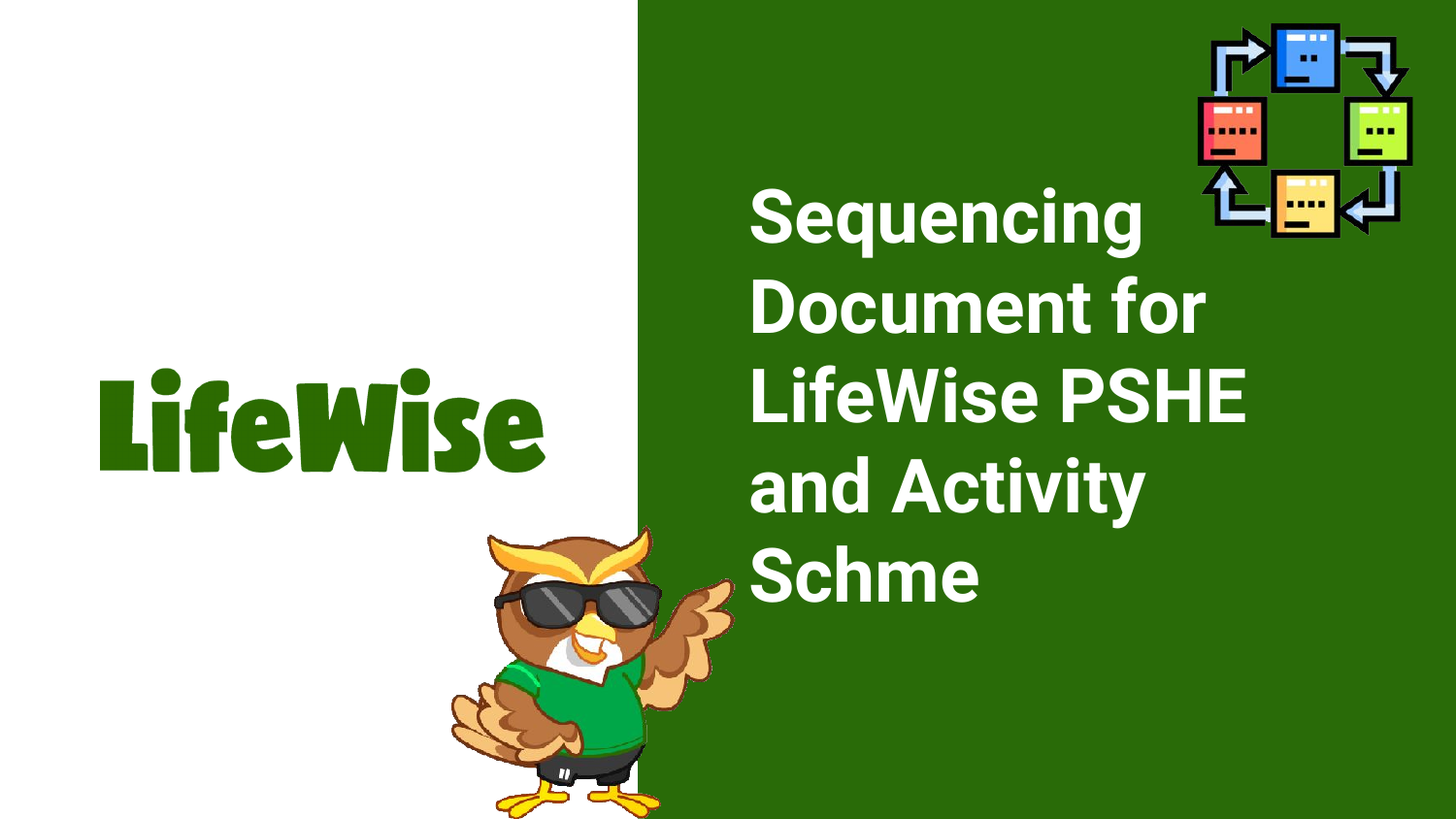PSHE education, already a requirement in independent schools. became compulsory in all schools in September 2020 with the introduction of statutory Relationships Education at key stages 1 and 2, Relationships and Sex Education (RSE) in key stages 3 and 4, and Health Education at from key stage 1 to 4. Our Sequencing Document is based on the end of Primary Stage goals for the new **DfE Relationships, Physical Health and Mental Well-Being Education Programme (2019)**. It shows how these could be achieved in your school through the **Lifewise PSHE and Activity Scheme**. (Schools choosing to teach additional Health and Well-being information also have our incorporated Primary Sex Education, Drugs Education, Fundamental British Values and Female Genital Mutilation (FGM) resourcesavailable, which work alongside the **LifewiseScheme**).

Our Topic lesson plans set out the specific knowledge and skills that we **intend** for the pupils to know.

The Sequencing Document shows how we suggest the curriculum can be **implemented** to allow for knowledge and skills to be introduced, revisited, consolidated, and assessed across Key Stages 1 and 2. Teachers of a specific year group can clearly see previous and future learning intentions for pupils.

Short assessment opportunities, further discussion and follow up activities show the **impact** of your pupils' PSHE and Sports learning at the end of every 6 weeks(3 topics). These demonstrate individual achievement with evidence of pupil learning. Our Teacher Record Sheets prompt next step planning for learning.

Pupil achievement can berewarded and celebrated with our coveted **'LifewiseCertificates'.** 

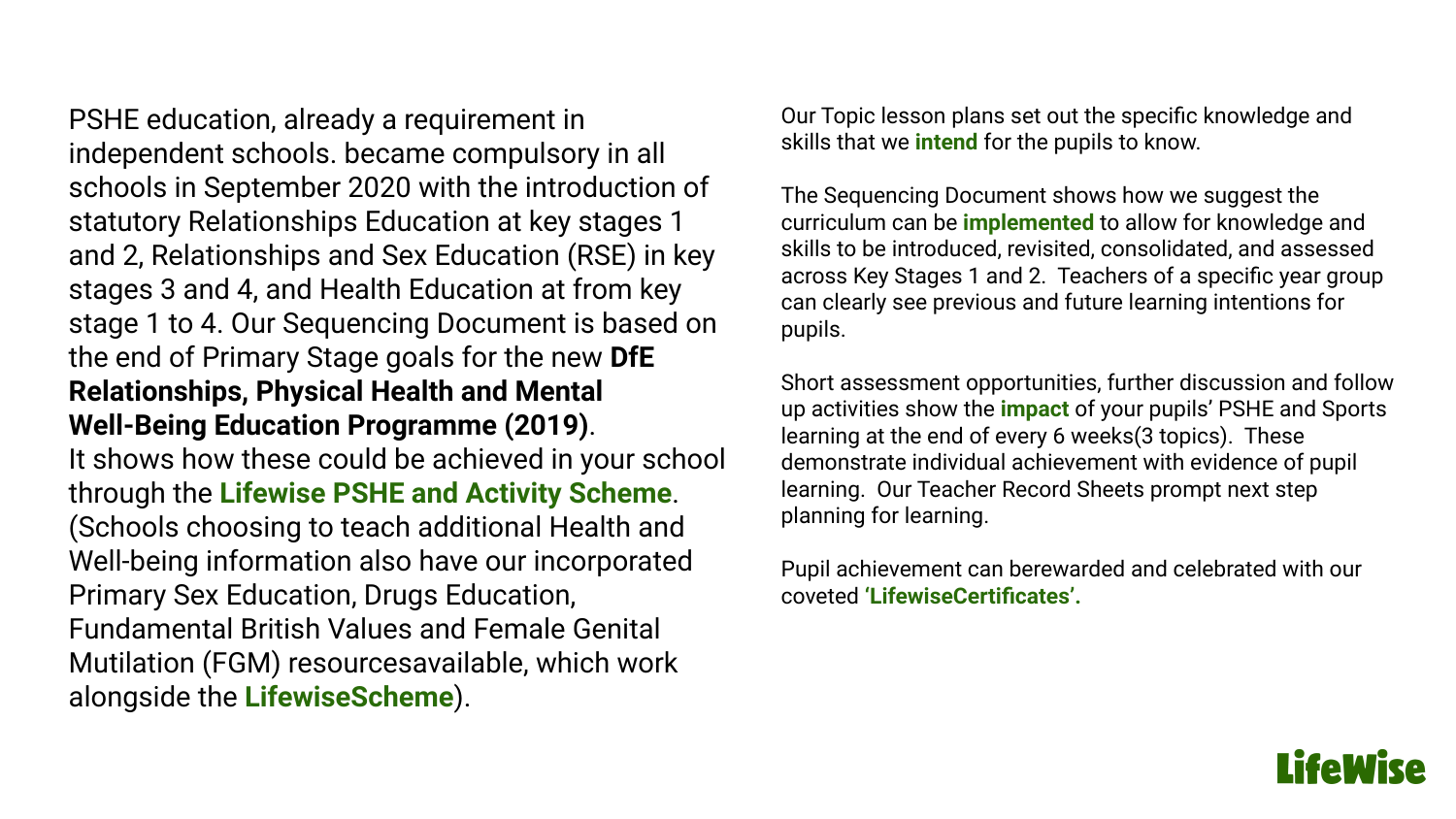### **How the 'Lifewise PSHE and Activity Scheme' sequences learning:**

National Curriculm Subjects and Curriculm Planning

DfE 'Relationship Education, Relationship Education, Education, Relationship and Sex Education (RSE) andHealth Education 2019

Fundamental British Values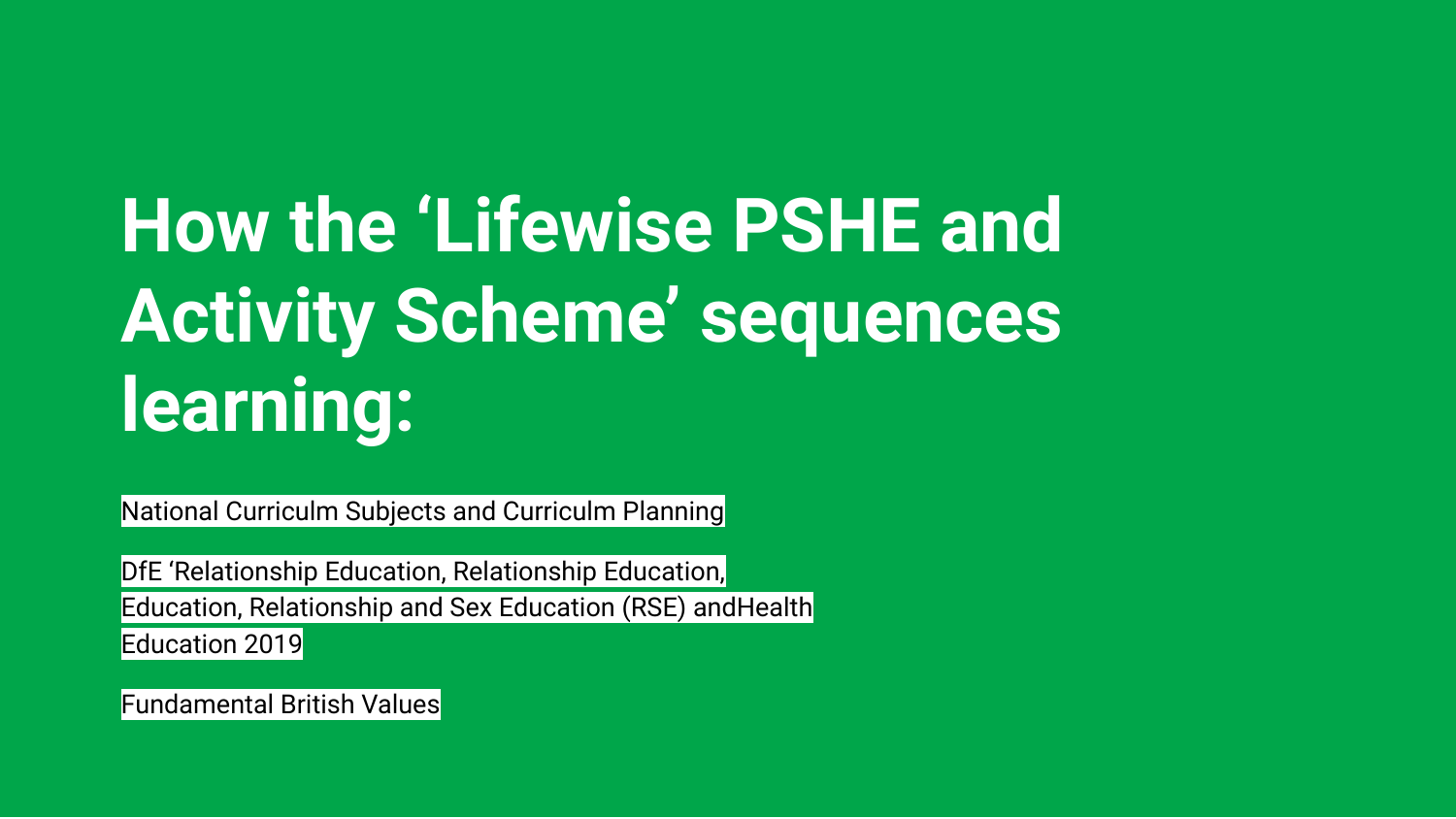#### **National Curriculum Subjects and Curriculum Planning**

- Learning objectives in the Lifewise topic lesson plans reference a range of National Curriculum subjects, where applicable;
- Learning objectives in the Lifewise topic lesson plans for Sex, Drugs and FGM education reference the relevant year group learning objectives in the Science National Curriculum, where applicable, and highlight additional content included in the Lifewise Scheme;
- In KS1, the learning objectives for the Lifewise topics focus on areas within the pupil's own personal experience eg: their family life, sense of safety and immediate relationships such as friends and family;
- In KS2, the learning objectives for the Lifewise topics build on KS1 learning. They further develop pupils' understanding of personal experiences, helping them to apply this learning to situations in every-day life, the wider world and their future health and well-being;
- The Lifewise lesson plans indicate knowledge expectations prior to teaching new learning objectives, allowing for assessment, revision, consolidation and development of previous knowledge and skills;
- Skills and knowledge are introduced, assessed, revisited, and consolidated throughout the Primary year groups in the Lifewise Scheme;



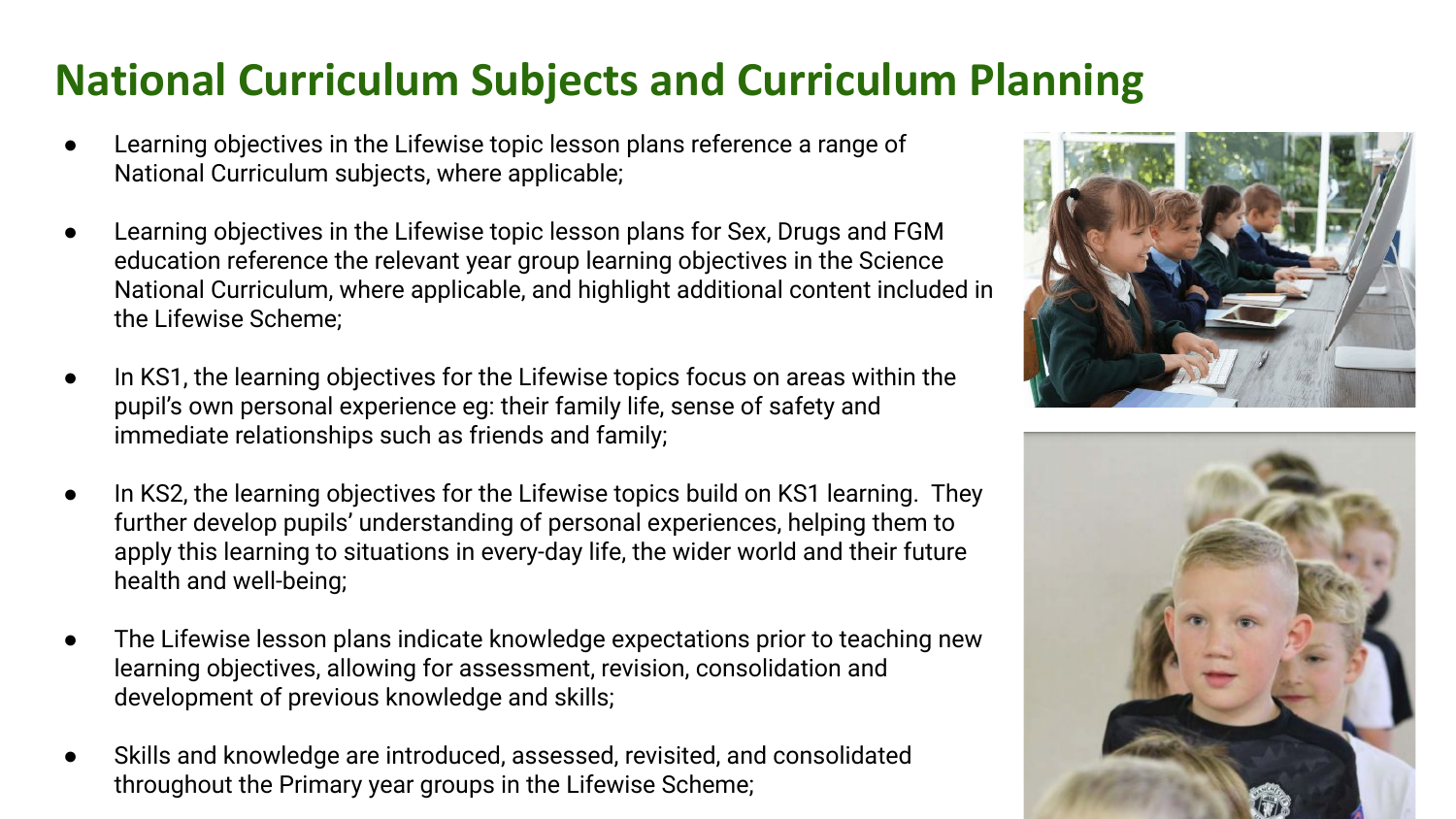- The Lifewise topic content and learning objectives aim to be age appropriate and, where possible, linked to common school topics or themes to allow for cross-referencing learning opportunities and experiences;
- The Lifewise Sequencing Document explicitly shows what teachers intend pupils to know by the end of the lesson;
- The Lifewise Sequencing Document shows how the topics can be implemented in the school curriculum to achieve the End of Primary Stage goals.
- The Lifewise PSHE and Activity Scheme allows for assessment opportunities, further discussion, follow up activities, evidence and celebration of pupil achievement to show the regular and ongoing impact of PSHE and Sports learning in school.

#### **DfE 'Relationship Education, Relationships and Sex Education (RSE) and Health Education' 2019**

- Learning objectives in the Lifewise topic lesson plans are introduced, developed, revised, and consolidated throughout KS1 and KS2 to meet the End of Primary Key Stage Goals set out in this Government Document;
- Learning objectives in the Lifewise topic lesson plans relate to the Statutory and Non-Statutory recommendations from this document.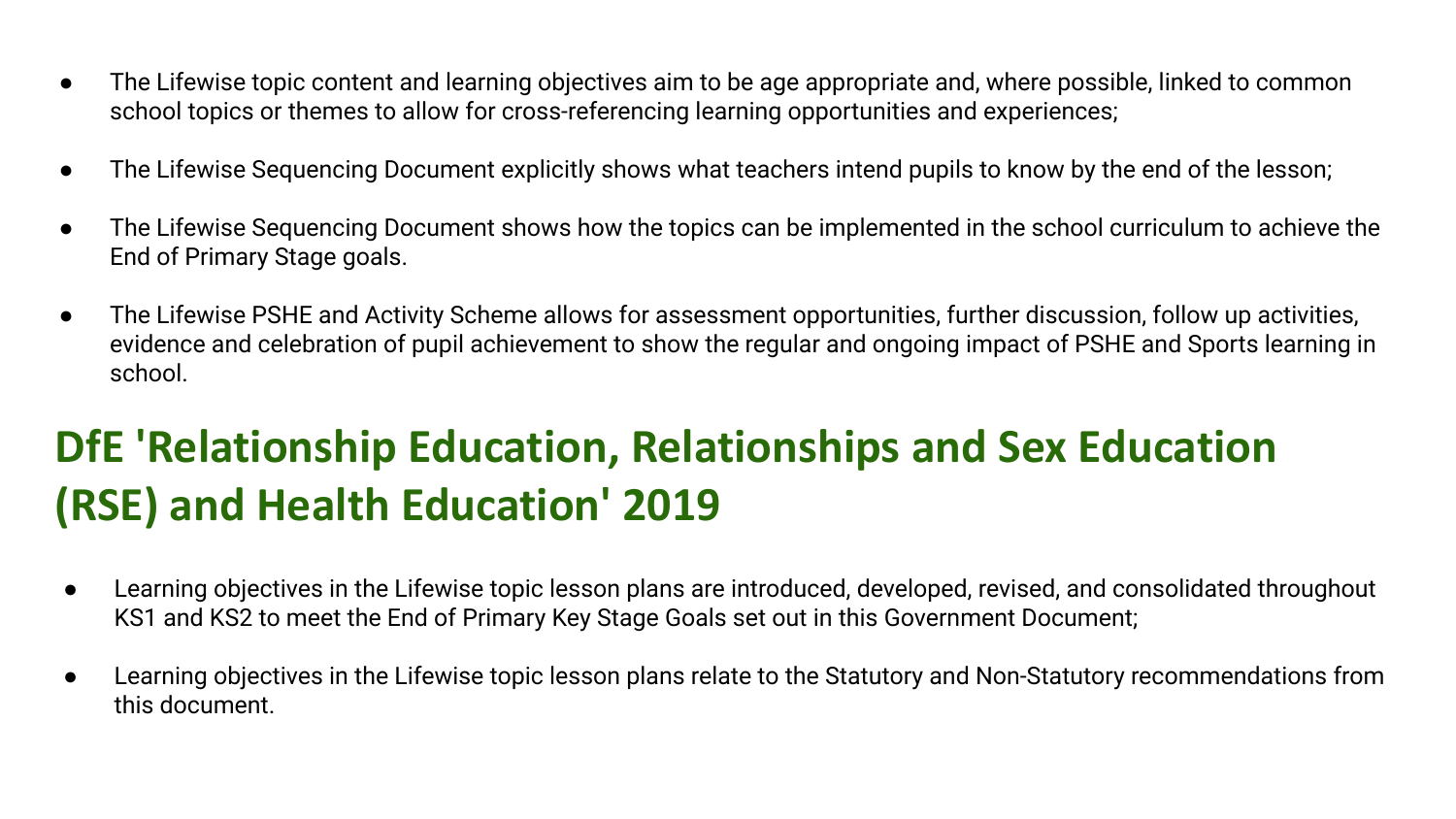#### **Fundamental British Values**

- Learning objectives encourage critical thinking in young people. From years  $3 - 6$  sessions introduce progressive initiatives that emphasise global interconnections and human rights which go beyond stereotyping and the symbolism of Britishness;
- Learning objectives help to develop a willingness in pupils to engage in important moral questions – through reasoned and wide-ranging argument – to encourage genuine commitment to fundamental democratic values.



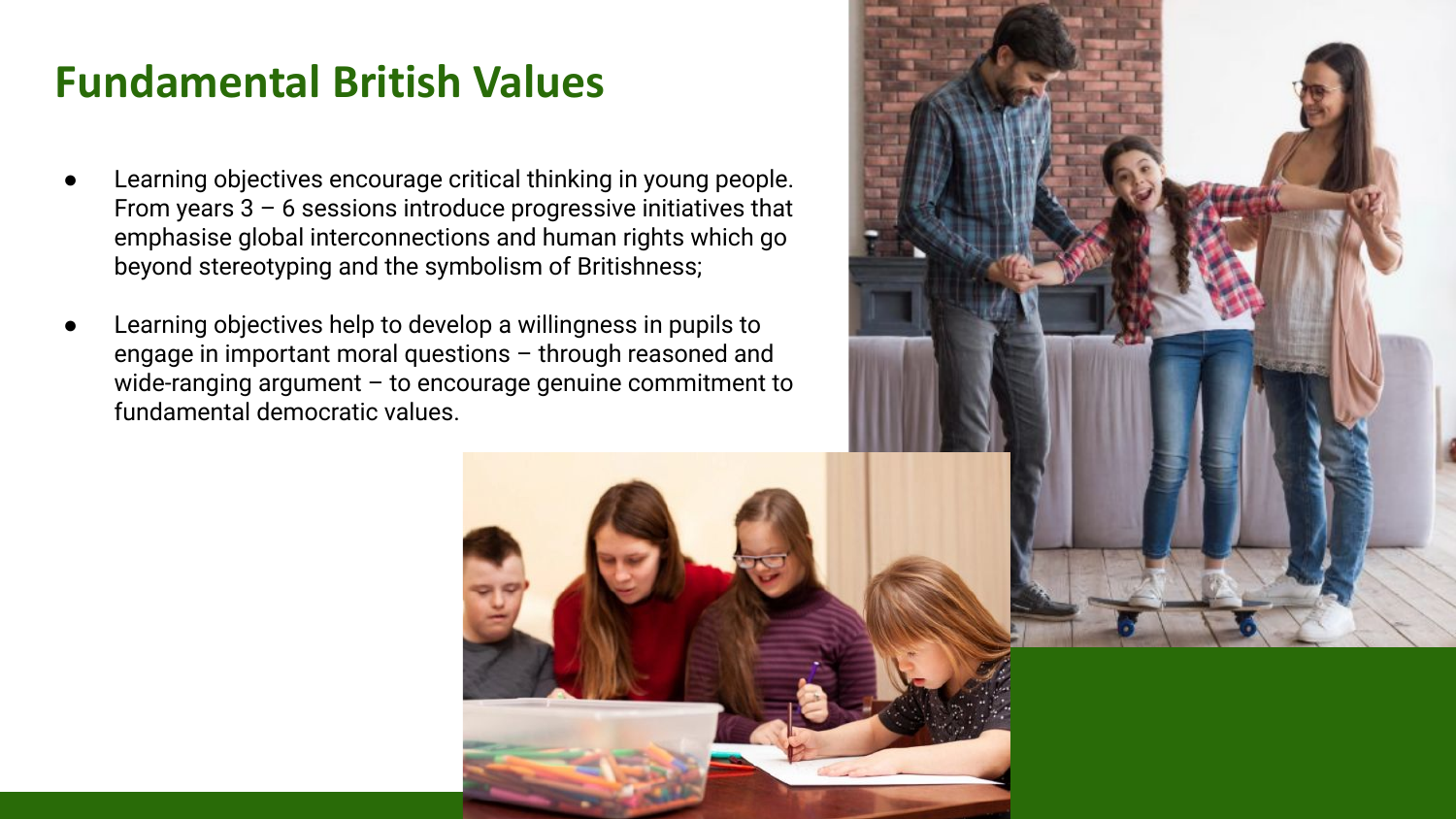#### **Potential Planning Schedule for Lifewise Topics**

| <b>Year Group</b>                                    | <b>Autumn 1</b>                                                           | <b>Autumn 2</b>                                                            | <b>Spring 1</b>                                                                            | <b>Spring 2</b>                                                                | <b>Summer 1</b>                                                              | <b>Summer 2</b>                                                               |
|------------------------------------------------------|---------------------------------------------------------------------------|----------------------------------------------------------------------------|--------------------------------------------------------------------------------------------|--------------------------------------------------------------------------------|------------------------------------------------------------------------------|-------------------------------------------------------------------------------|
| <b>Lifewise</b><br>Year 1<br><b>Programme</b>        | Braving the<br>Weather<br><b>Road Safety</b><br>Managing<br>Anger         | Emergency<br><b>Services</b><br><b>Being Happy</b><br><b>First Aid/CPR</b> | <b>Being Mindful</b><br>Communication<br>A Problem<br>Shared is a<br><b>Problem Halved</b> | Trust<br>Respecting<br><b>Others</b><br>Safety<br>Symbols                      | Food & What<br>Not to Eat<br><b>Water Safety</b><br>My Body<br>Belongs to Me | <b>Getting Your</b><br>Sleep<br>Hygiene & Me<br>Signalling &<br>Sign Language |
| <b>Lifewise</b><br><b>Year 2</b><br><b>Programme</b> | <b>Forest Survival</b><br><b>Happiness</b><br>It's Okay Not to<br>be Okay | Feeling sad<br>Dealing with<br>Loss<br><b>Personal Goal</b><br>Setting     | The Art of<br>Failure<br><b>Fight or Flight</b><br><b>Relaxation</b>                       | My Body is<br>Growing<br>Fire safety<br><b>Medicines &amp;</b><br><b>Drugs</b> | Desert Island<br>Navigation<br>Environment                                   | Wildlife<br><b>Protecting Our</b><br>Planet<br><b>Cyber Safety</b>            |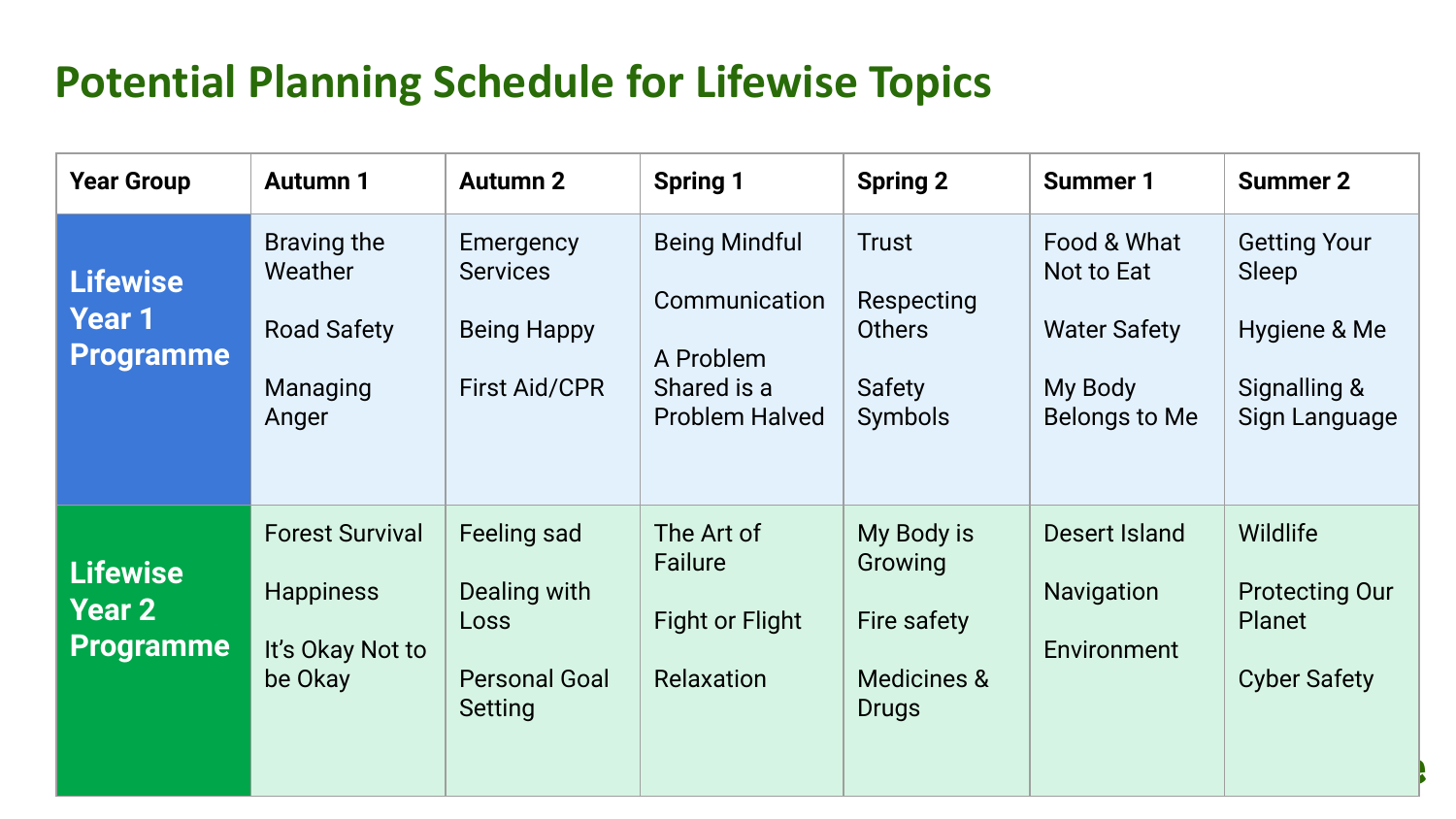| <b>Year Group</b>                                    | <b>Autumn 1</b>                                                                                                            | <b>Autumn 2</b>                                                                                                                     | <b>Spring 1</b>                                                                                                     | <b>Spring 2</b>                                                                  | <b>Summer 1</b>                                                                                           | <b>Summer 2</b>                                                                                       |
|------------------------------------------------------|----------------------------------------------------------------------------------------------------------------------------|-------------------------------------------------------------------------------------------------------------------------------------|---------------------------------------------------------------------------------------------------------------------|----------------------------------------------------------------------------------|-----------------------------------------------------------------------------------------------------------|-------------------------------------------------------------------------------------------------------|
| <b>Lifewise</b><br><b>Year 3</b><br><b>Programme</b> | <b>Relationships</b><br>with Others<br><b>Helping Others</b><br>to Get Help<br><b>Growth Mindset</b><br><b>Mindfulness</b> | Self-image<br>Anxiety<br>Managing<br>Anger<br><b>Stress</b>                                                                         | Problem<br>solving & Time<br>Management<br>Self-worth<br>Personal<br><b>Hygiene</b><br>My Body, Your<br><b>Body</b> | <b>Vaccinations</b><br>& Disease<br><b>Sun Safety</b><br>Freedom to<br>Choose    | <b>Trusting Others</b><br><b>Exercise</b><br>Democracy &<br>Law                                           | Culture &<br>Liberty<br><b>Screen Time</b><br><b>Staying Safe</b><br>Online                           |
| <b>Lifewise</b><br>Year 4<br><b>Programme</b>        | Respect<br><b>Problem Solving</b><br>8 <sub>o</sub><br><b>Resourcefulness</b><br>Leadership                                | Impact of<br><b>Bullying &amp;</b><br><b>Discrimination</b><br><b>Keeping My</b><br><b>Body Safe</b><br><b>Being</b><br>Responsible | A Balanced Diet<br><b>Healthy Eating</b><br>The Importance<br>of Physical<br><b>Activity</b>                        | <b>Where Does</b><br>my Food<br><b>Come From?</b><br>Sleep<br><b>Screen Time</b> | Family<br><b>Relationships</b><br><b>Government &amp;</b><br><b>Rules</b><br>Freedom in<br><b>Beliefs</b> | It's Okay Not to<br>be Okay<br>The Art of<br><b>Failure</b><br><b>Relaxing to</b><br><b>Re-Charge</b> |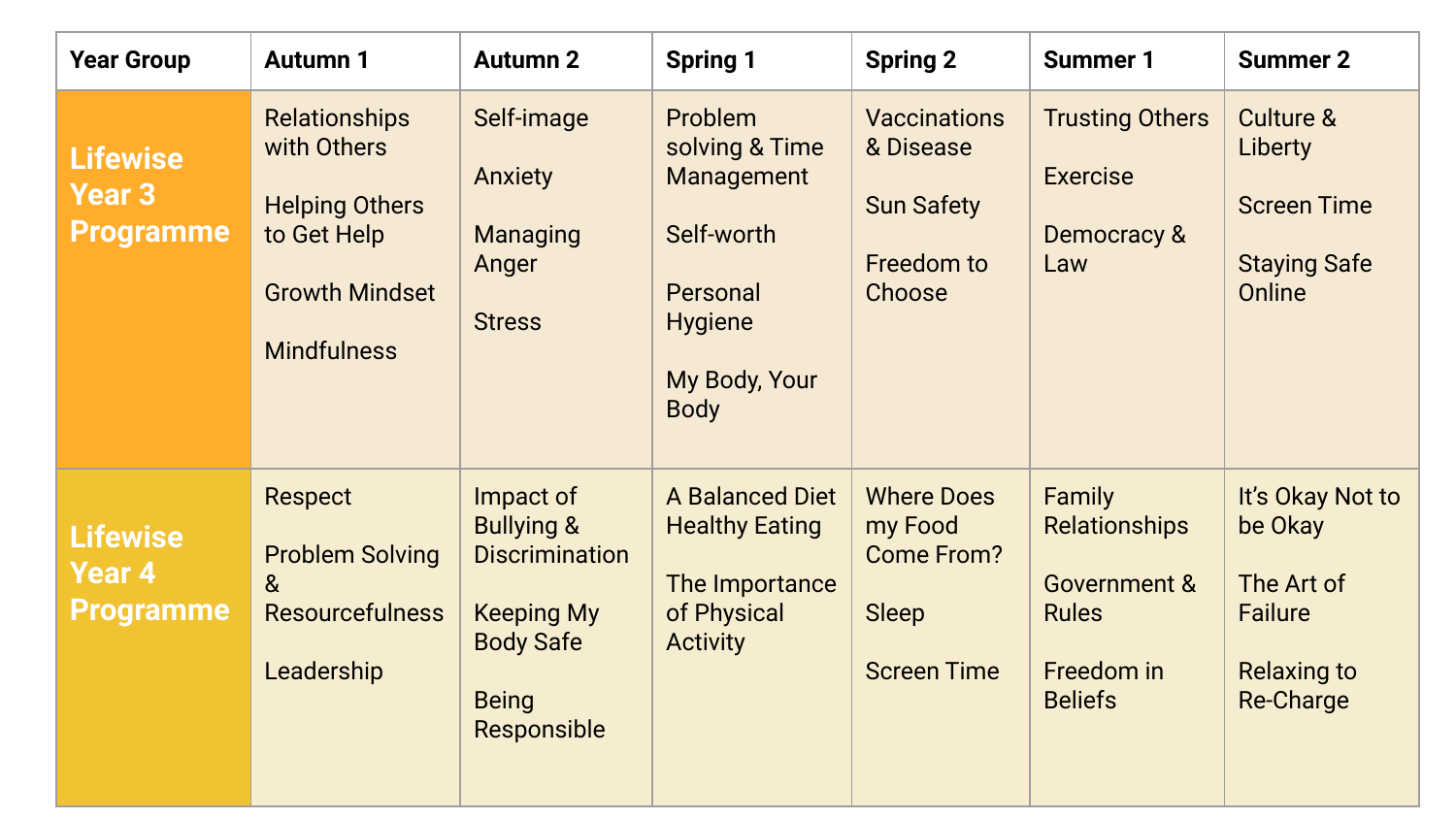| <b>Year Group</b>                                    | <b>Autumn 1</b>                                                   | <b>Autumn 2</b>                                                                                                                    | <b>Spring 1</b>                                                                             | <b>Spring 2</b>                                                                                             | <b>Summer 1</b>                                                                                                         | <b>Summer 2</b>                                                                                                              |
|------------------------------------------------------|-------------------------------------------------------------------|------------------------------------------------------------------------------------------------------------------------------------|---------------------------------------------------------------------------------------------|-------------------------------------------------------------------------------------------------------------|-------------------------------------------------------------------------------------------------------------------------|------------------------------------------------------------------------------------------------------------------------------|
| <b>Lifewise</b><br><b>Year 5</b><br><b>Programme</b> | Learning<br>Resilience<br><b>Teamwork</b><br>Laws &<br>Parliament | Dealing with<br>Adversity<br><b>Responsibility &amp;</b><br>Inspiration<br><b>Body Language</b><br>8 <sub>l</sub><br>Communication | Respecting<br>Others $-$<br><b>Boundaries</b><br>& Beliefs<br>My Body<br>Changes<br>The NHS | You Get Out<br><b>What You Put</b><br>into Life<br>Communicating<br><b>Effectively</b><br>The Digital World | Supporting the<br>Community<br>Freedom of<br>Speech and<br>Movement<br><b>Saving Money</b><br><b>Borrowing</b><br>Money | Junk Food<br><b>Nutritional</b><br><b>Values</b><br>The human<br><b>Body</b><br><b>Keeping My</b><br><b>Body The</b><br>Same |
| <b>Lifewise</b><br>Year 6<br><b>Programme</b>        | Tax<br>Entrepreneurship<br><b>Banks</b><br><b>First Aid</b>       | Organisation of<br>Life<br><b>Pensions</b><br>Power of<br><b>Negotiation</b>                                                       | From<br>Learning to<br>Working<br>How to Write<br>a CV<br>Self-<br>perception               | The Government<br>Law<br>Lawmakers &<br><b>Activists</b>                                                    | Drugs, Alcohol<br>& Smoking<br><b>My Amazing</b><br><b>Body</b><br><b>Transition</b>                                    | Rights &<br>Radicalisation<br>Feeling<br><b>Anxious</b><br>Managing<br>Anger                                                 |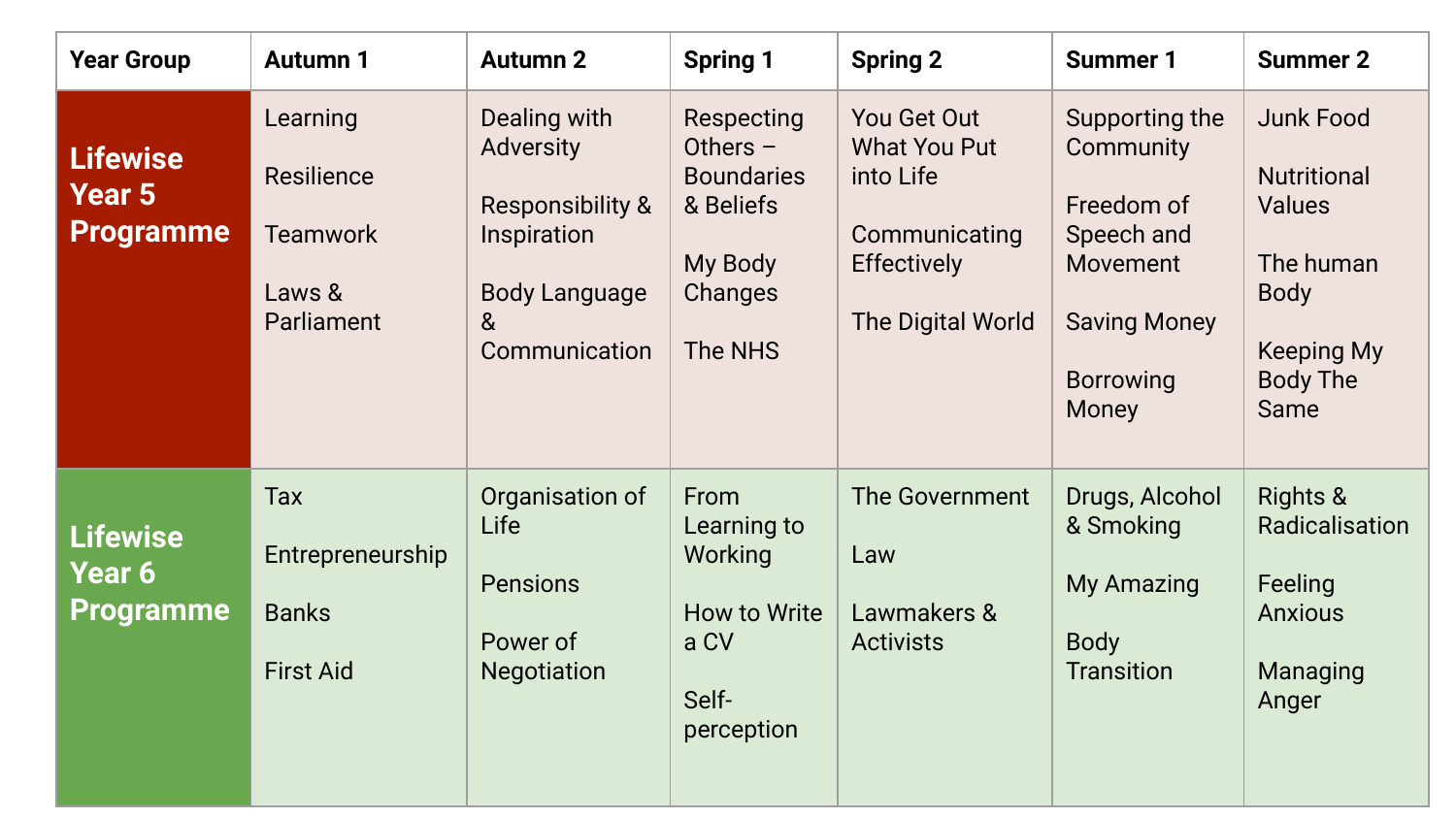#### **Overview of Learning Objectives to Attain PSHE Goals By The End of the Primary Key Stage**

#### **SRE: Families and People who care for me**

- that families are important for children growing up because they can give love, security, and stability;
- the characteristics of healthy family life, commitment to each other, including in times of difficulty, protection and care for children and other family members, the importance of spending time together and sharing each other's lives;
- that others' families, either in school or in the wider world, sometimes look different from their family, but that they should respect those differences and know that other children's families are also characterised by love and care;
- that stable, caring relationships, which may be of different types, are at the heart of happy families, and are important for children's security as they grow up;
- that marriage represents a formal and legally recognised commitment of two people to each other which is intended to be lifelong;
- how to recognise if family relationships are making them feel unhappy or unsafe, and how to seek help or advice from others if needed.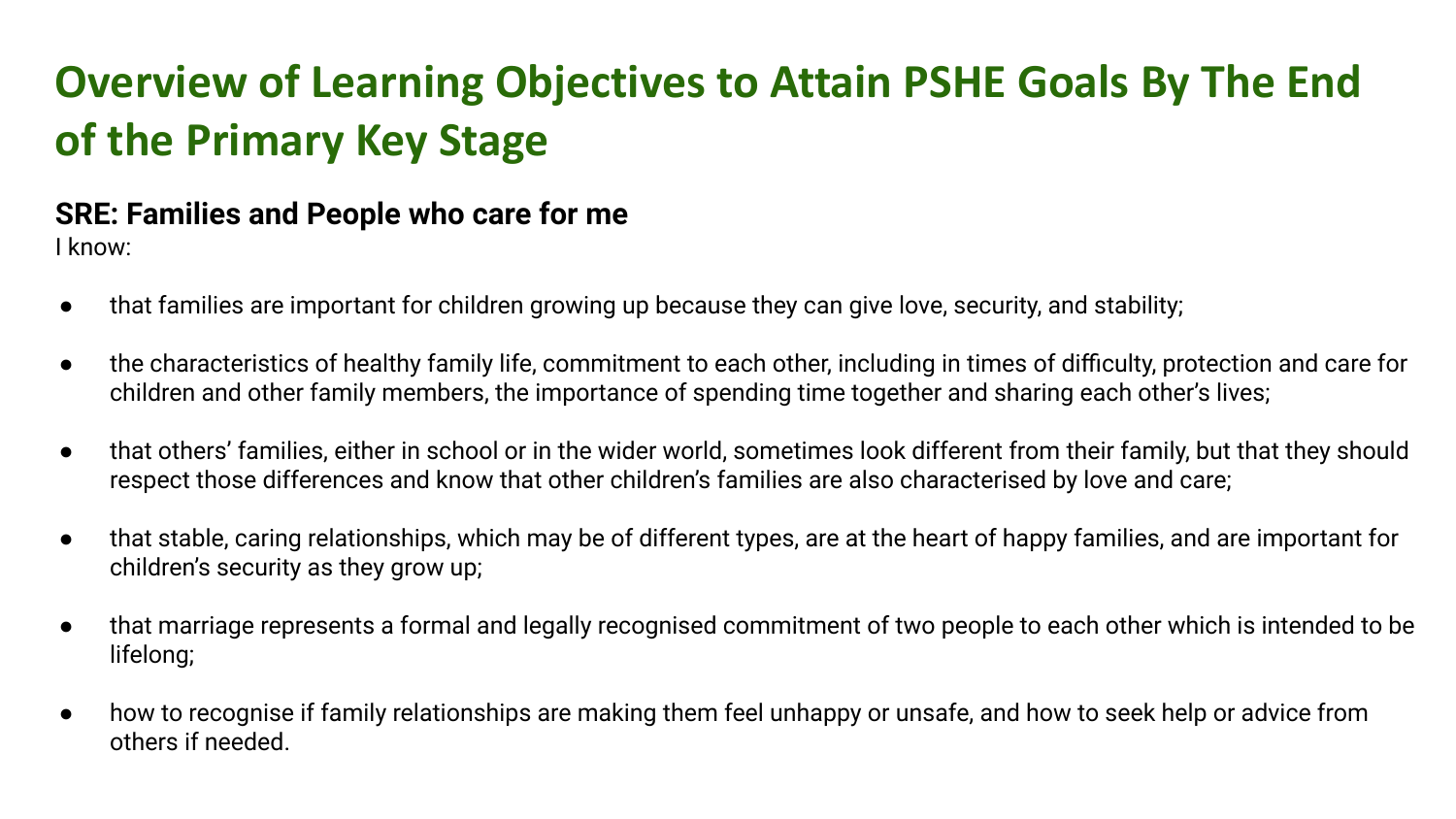Year 1 uses a fairy story to discuss **TRUST** and talks about who pupils can trust in their family and in their own lives. It also gives quidance about what happens if this trust is broken. Pupils discuss how parents/carers can protectthem by reinforcing rules around ROAD SAFETY and WATER SAFETY. They discover how to contact the EMERGENCY SERVICES if they or anyone in their family needs them and learn how parents/carers should look after them, knowing, however that MY BODY BELONGS TO ME they can ascertain who they can trust and who they can talk to as well as what to say if they feel they need extra support. Being able to talk to a trusted family member/adult/friend is a skill that is developed so pupils should know who these are and appreciate that A PROBLEM SHARED IS A PROBLEM HALVED.

Year 2 considers how pupils can be reassured by families/carers and be kept safe if they understand FIRE SAFETY. They find out how families can support them in difficult times, and they are helpedto build resilience by refining THE ART OF FAILURE. MY BODY IS GROWING has an appreciation of how appropriate love and care is a characteristic of healthy lives.

Year 3 talks about the qualities of good relationships, unpicking the characteristics of a good relationship and recognising that there are different types that make up the happy, loving and caring families in oursociety. In RELATIONSHIPS WITH OTHERS, we see that sharing interests is important. They look at what arelationship is and understand that there aredifferent types of relationships recognised in law, including marriage and civil partnerships. They can discuss having a duty of caretowards their family and being active in HELPING OTHERS TO GET HELP where they learnwho to ask and how to do so if they are feeling unsafe or unhappy. They understand how they can help others who may be having these feelings too.MY BODY YOUR BODY promotes how keeping a body safe is important for security andto feel comfortable in protecting their bodies and being able to express if they feel unsafe.

Year 4 uncovers the importance of showing, and being treated with RESPECT in their families and society and why, in a family, it is important for everyone.It raises awareness of different relationships including same sex marriage or partnerships. They discuss becoming independent learners but know that there is a support network if needed in PROBLEM SOLVING AND RESOURCEFULNESS. Discussions about how families are there to protect and be responsible for KEEPING MY BODY SAFE and the lessonsteach pupils to know what to do if they need help with this.FAMILY RELATIONSHIPS highlights how families may look different but that the characteristics of solid relationships are love and care.

Year 5, in KEEPING MY BODY THE SAME, look at who to talk to inside or outside of the family about concerns for personal safety. They think about who else cares for them and decide who to trust. They learn how families can support them to make responsible decisions about how their body should be cared for andprotected. They know that parents/carers have a responsibility to keep them healthy and that too much JUNK FOOD is harmful, and they go on to appreciate how THE NHScan support parents/carers with looking after their health.Discussions about what they may be LEARNING when spending time with the family as well as in other settings investigates how spending time with family is often beneficial and helps them understand that YOU GET OUT OF LIFE WHAT YOU PUT IN. RESPECTING OTHERS -BOUNDARIES AND BELIEFS looks at differences in religion, gender, culture, relationships etc and that families all look different in their society. but that care,love and happiness in relationships are important for all families and children.They learn how we might respect others' beliefs but recognise when laws are being broken or when to seek help if they or someone else feels afraid or unsafe.Different types of partnerships and relationships are explored, and they look at arranged marriage, same sex and civil partnerships and marriage and how respect is essential to maintain happy relationships.Opportunities to discusses how to practise RESILIENCE in relationships and how to keep working at them leads to COMMUNICATING EFFECTIVELY, thinking about how communication is important to staying safe.

Year 6 look at loving and caring partner relationships in MY AMAZING BODY and appreciate how these are important for all families and children in society. Thinking about intimacy, it reminds pupils about talking to someone they trust if they feel uncomfortable or afraid about what they are being asked to do. They consider how family and friends might offer useful guidance in HOW TO WRITE A CV, preparing them for career searching and potential job aspirations.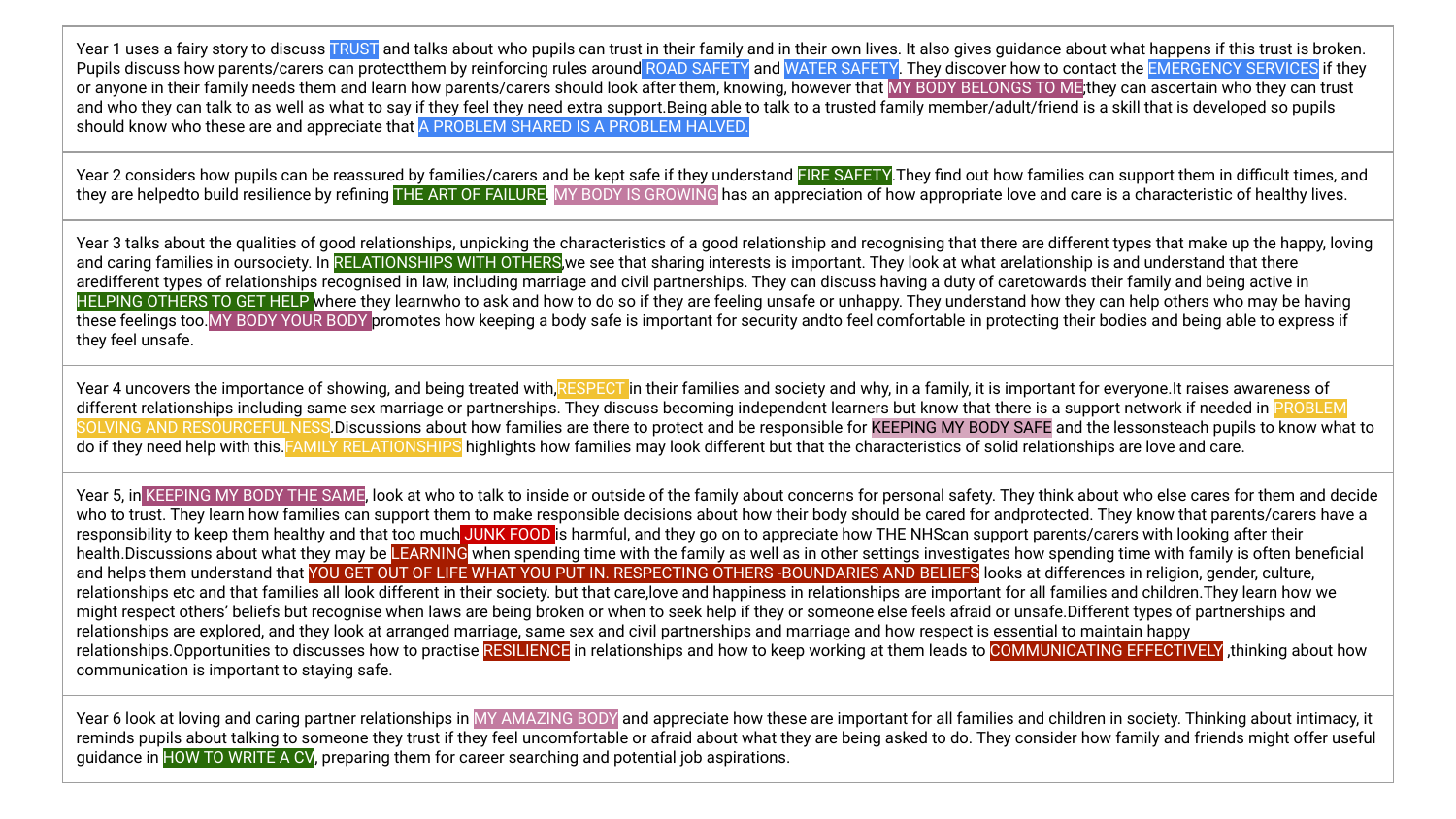#### **Statutory Physical Health and Well-Being Education: Internet Safety and Harms**

- that for most people the internet is an integral part of life and has many benefits;
- about the benefits of rationing time spent online, the risks of excessive time spent on electronic devices and the impact of positive and negative content online on their own and others' mental and physical well-being;
- how to consider the effect of their online actions on others and know how to recognise and display respectful behaviour online and the importance of keeping personal information private;
- why social media, some computer games and online gaming, for example, are age restricted;
- that the internet can also be a negative place where online abuse, trolling, bullying and harassment can take place, which can have a negative impact on mental health;
- how to be a discerning consumer of information online including understanding that information, including that from search engines, is ranked, selected and targeted;
- where and how to report concerns and get support with issues online.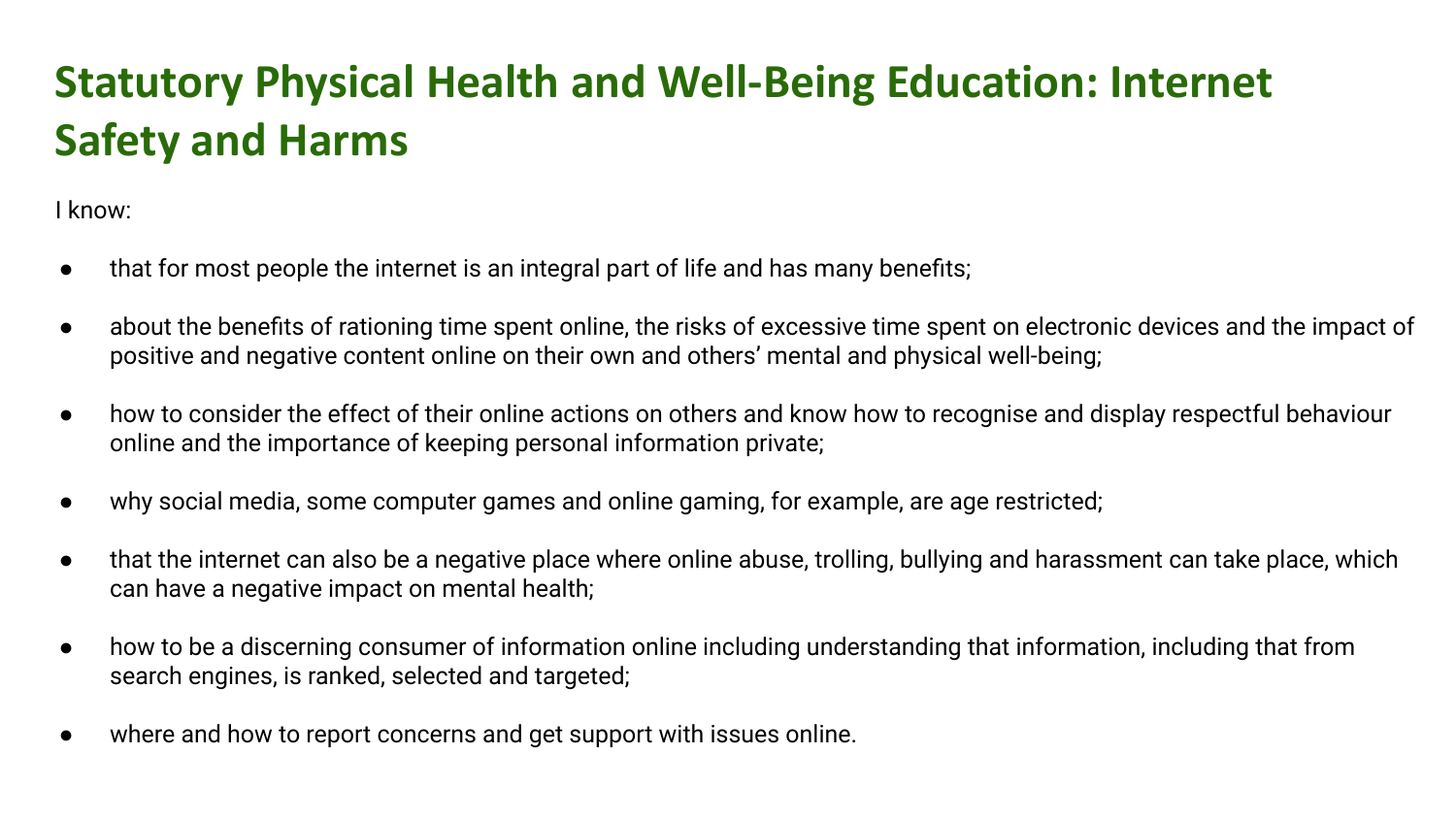There is an element of internet safety and harm in almost every topic - this is such a vast area requiring constant monitoring and there are links to other resources, such as Childnet, theinternet safety charity who prepare information in their role as the UK Safer Internet Centre.SIGNALLING AND SIGN LANGUAGE talks about how they communicate now using text and email.CYBER SAFETY discusses the positive and negative sides to social media.It introduces cookies and explains how websites and companies can use their data or information to target them to sell them items or contact them.It discusses how they may be redirected to unsafe websites online and what to do. RELATIONSHIPS WITH OTHERS allows for discussion around the benefits and ease of staying in contact with friends and family online or digitally. PROBLEM SOLVING AND RESOURCEFULNESS allows for discussion around how useful the internet can be to find answers to questions or problems. LEARNING looks at the different ways that we learn and how the internet is part of our everyday learning.COMMUNICATING EFFECTIVELY discusses the various forms of communication that they use including digital communication.SUPPORTING THE COMMUNITY allows for discussion around how to find out about how they can help the community online. THE DIGITAL WORLD looks at how technology can improve communication for everyone reminds them to keep posts positive that they make online and digitally. A PROBLEM SHARED IS A PROBLEM HALVED allows for discussion about any concerns they or anyone they know may have around online or digital contact.SELF-IMAGE allows for discussion about how they view and relate to images that they may see in the media and online and how this can have positive and negative effects on their mental and physical well-being. SELF-WORTH allows for discussion around how spending excessive time online may affect mood, mental and physical health.THE IMPORTANCE OF PHYSICAL ACTIVITY looks at how to keep fit and well and how rationing time on screens will help.SCREEN TIME looks at the positive and negatives of using technology, how this can become a habit and how to moderate time spent on screens.SLEEP discusses how sleep can be disturbed by screen technology affecting their health.FREEDOM OF SPEECH AND MOVEMENTand THE LAW both examine the legalities surrounding online interactions and shows how they are responsible for staying within the law online.

#### **Statutory Physical Health and Well-Being Education:Physical Health and Fitness**

- the characteristics and mental and physical benefits of an active lifestyle;
- the importance of building regular exercise into daily and weekly routines and how to achieve this; for example, walking or cycling to school, a daily active mile, or other forms of regular, vigorous exercise;
- the risks associated with an inactive lifestyle (including obesity);
- how and when to seek support including which adults to speak to in school if they are worried about their health.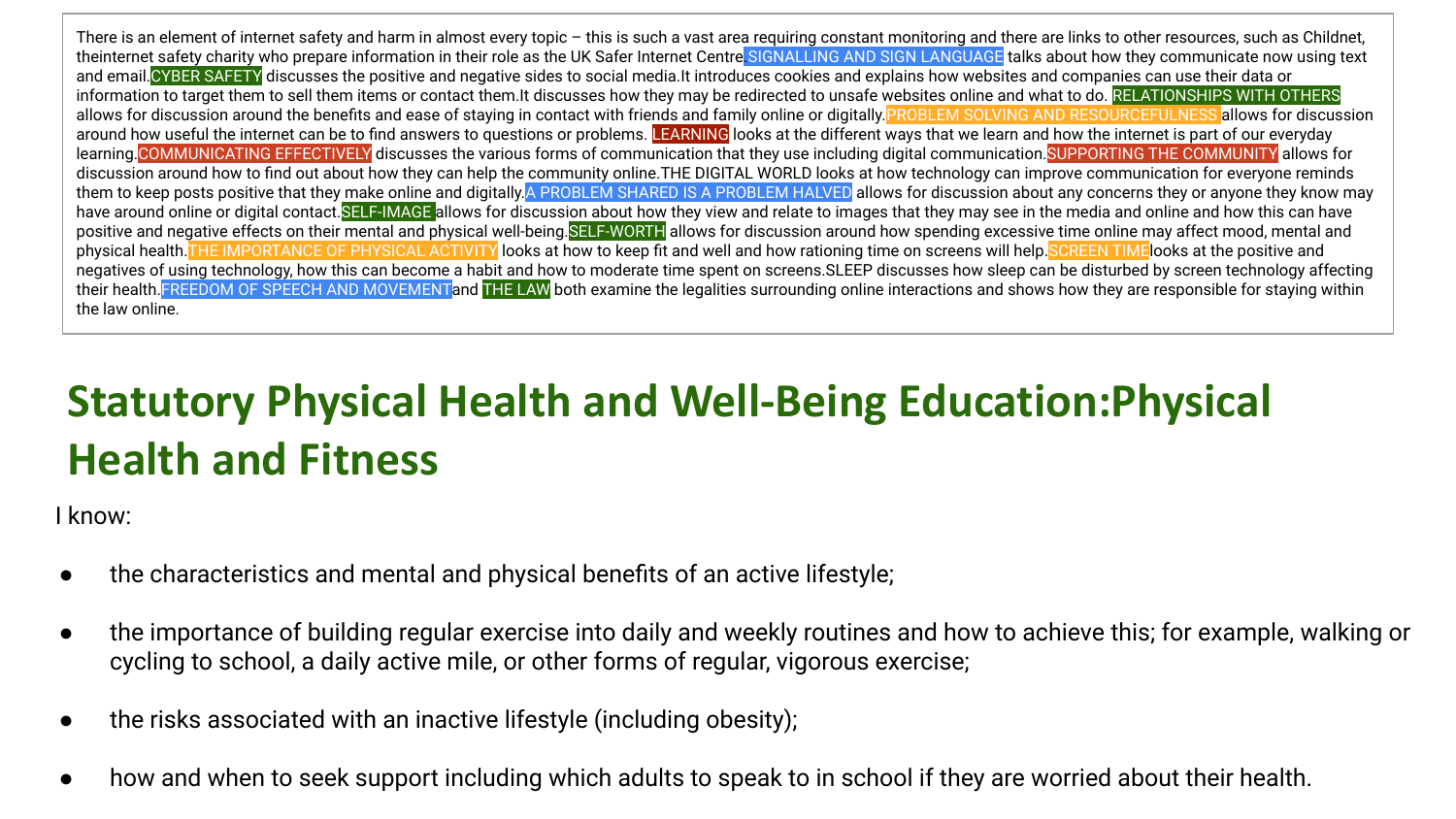GROWTH MINDSET allows for discussion around trying new sports or exercise routines to improve mental and physical well-being. THE IMPORTANCE OF PHYSICAL ACTIVITY looks at how much time they spend on being active, what they could do to improve this and how exercise helps them to learn. This is revisited in SCREEN TIME which emphasises the issues caused when too much internet can encourage them to lead an inactive and unhealthy lifestyle. SLEEP looks at how this can affect activity and how activity can affect sleep. THE HUMAN BODY looks at how our bodies are not designed to be inactive for long periods of time and helps them to come up with their own bespoke programme for being fit and healthy.

### **Statutory Physical Health and Well-being Education: Heal My Eating**

I know:

- what constitutes a healthy diet (including understanding calories and other nutritional content);
- the principles of planning and preparing a range of healthy meals;
- the characteristics of a poor diet and risks associated with unhealthy eating (including, for example, obesity and tooth decay) and other behaviours (eg: the impact of alcohol on diet or health)

FOOD AND WHAT NOT TO EAT begins by considering the risks of eating out of date food and the harm medicines/drugs can cause to our body. PERSONAL GOAL SETTING allows for discussion about setting goals to be fitter and healthier. **DESERT ISLAND** and FOREST SURVIVAL encourage them to be clear about the basics needed for humans to survive. BALANCED DIET avs out the constituents of a healthy, balanced diet. HEALTHY EATING looks at the importance of a healthy diet and the nutritional make-up of foods they eat. THE IMPORTANCE OF PHYSICAL ACTIVITY discusses how eating healthily together with physical activity helps them to keep their body and minds healthy.JUNK FOOD looks at what is classed as junk food and the nutritional content of some junk food that people like to eat.NUTRITIONAL VALUES looks at what nutrients are and discusses eating habits. THE HUMAN BODY looks at how different nutrients are important for the health of our bodies and their organs. THE NHS discusses how looking after our bodies and eating healthily will enable us to live healthier lives without relying on the services of **THENHS**.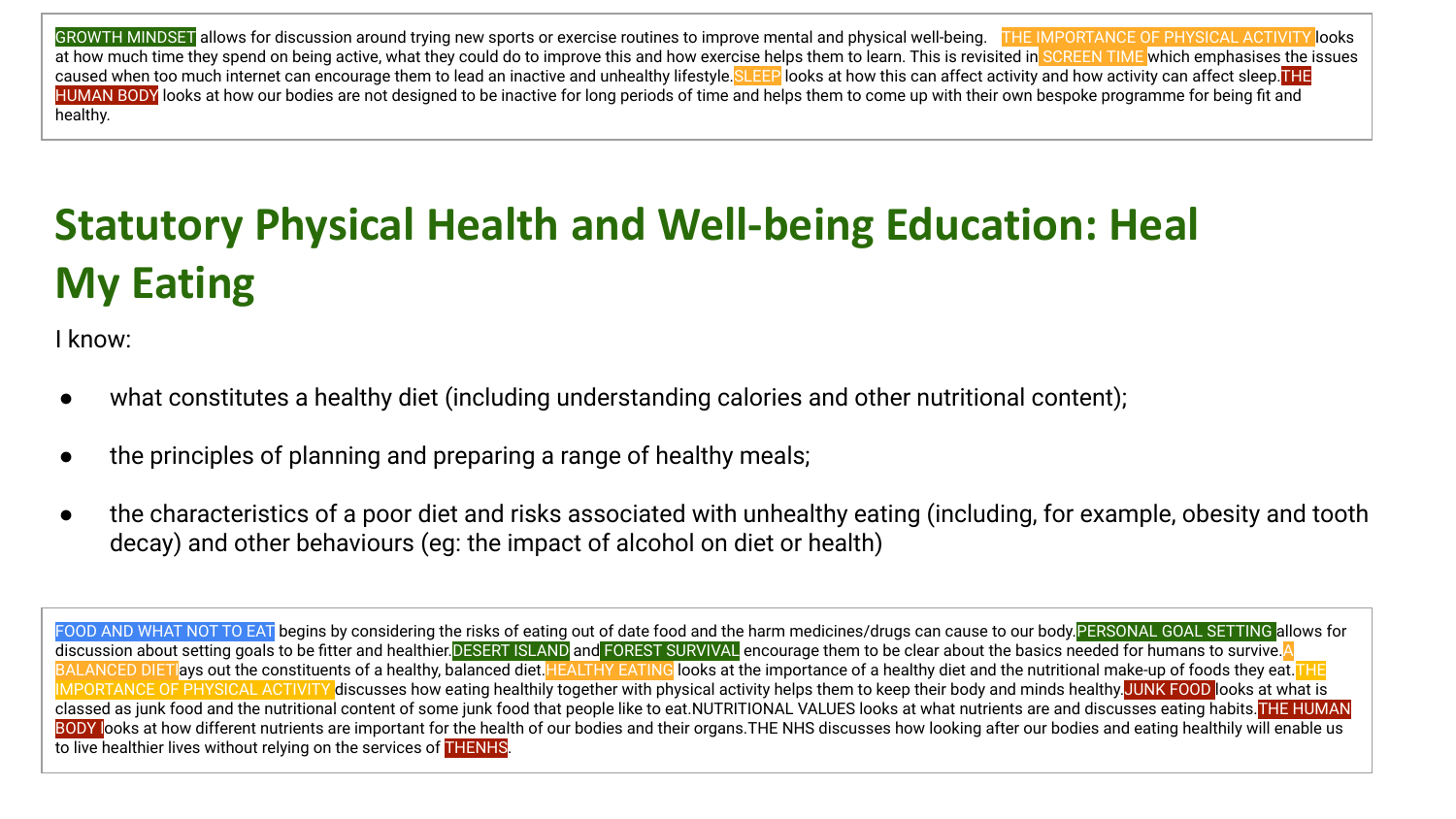#### **Statutory Physical Health and Well-Being Education: Drugs, Alcohol and Tobacco**

I know:

the facts about legal and illegal substances and associated risks, including smoking, alcohol use and drug taking;

Two topics are expressly named MEDICINE AND DRUGS in Year 2 and DRUGS, ALCOHOL AND TOBACCO in Year 6 and these address detailed aspects of the positives of medicine and drugs and the potential harms and risks. Other topics such as STRESS and SLEEP highlight the potential harm of caffeine and high energy drinks andall of those already listed in MENTAL WELL-BEING make explicit links between strong mental health and avoiding the bad habits that lead to addiction.

#### **Statutory Physical Health and Well-Being Education: Basic First Aid**

- how to make a clear and efficient call to emergency services if necessary;
- concepts of basic first aid, for example, dealing with common injuries, including head injuries;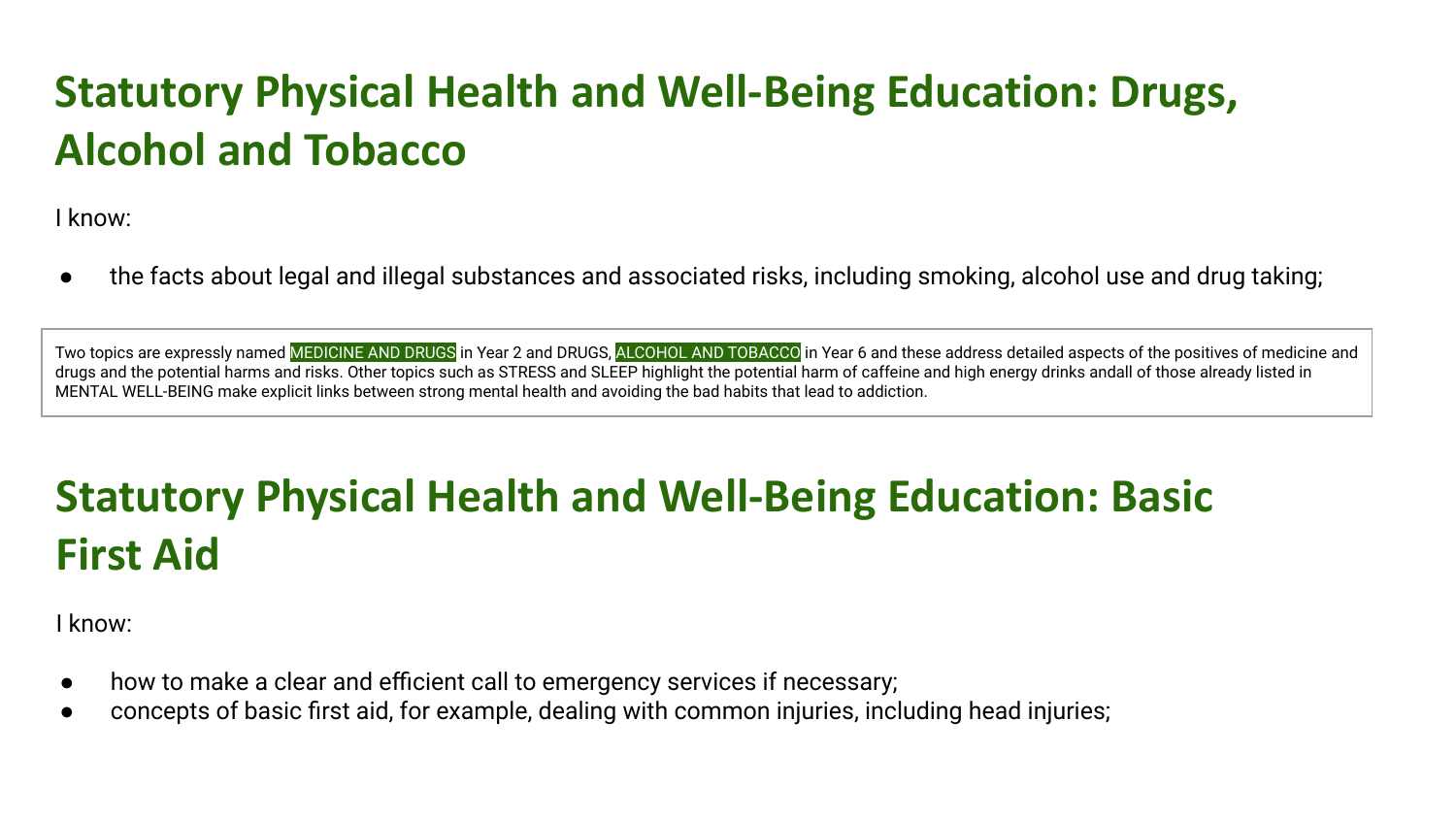The concepts are first addressed in Year 1 in the range of topics related to emergency services to help them in the case of a medical emergency. They are reiterated again in topics such as FOREST SURVIVAL, WILDLIFE and FIRE SAFTEY and teachers can highlight them when linked to specific medical emergency responses-allergic reactions to food, for example - in topics such as NUTRITIONAL VALUES, THE NHS, SUN SAFETY and VACCINATIONS AND DISEASES. FIRST AID is revisited in Year 6.

#### **Statutory Physical Health and Well-Being Education: Changing Adolescent Body**

I know:

- key facts about puberty and the changing adolescent body, particularly from age 9 to age 11, including physical and emotional changes;
- about menstrual wellbeing and including the key facts about the menstrual cycle.

In each year group there are topics related to human development and the body, which prepare them for understanding the changes that take place as they grow: MY BODY BELONGS TO ME and MY BODY IS GROWING look at human development from a baby to an adult and the obvious changes in appearance and size.MY BODY, YOUR BODY talks about the private parts of the body and discusses how the male and female body begins to change to be ready for reproduction. KEEPING MY BODY SAFE, THE HUMAN BODY and MY BODY CHANGES talk about how the male and female bodies change during puberty. They discuss mood swings and emotions and highlight both physical and emotional changes. KEEPING MY BODY THE SAME talks about the expected changes that puberty will make to the body and how other body changes need to be questioned.MY AMAZING BODY enters into the realms of physical relationships and sex– the understand the menstrual cycle, what is needed to reproduce but also to appreciate consent, the law and keeping themselves safe.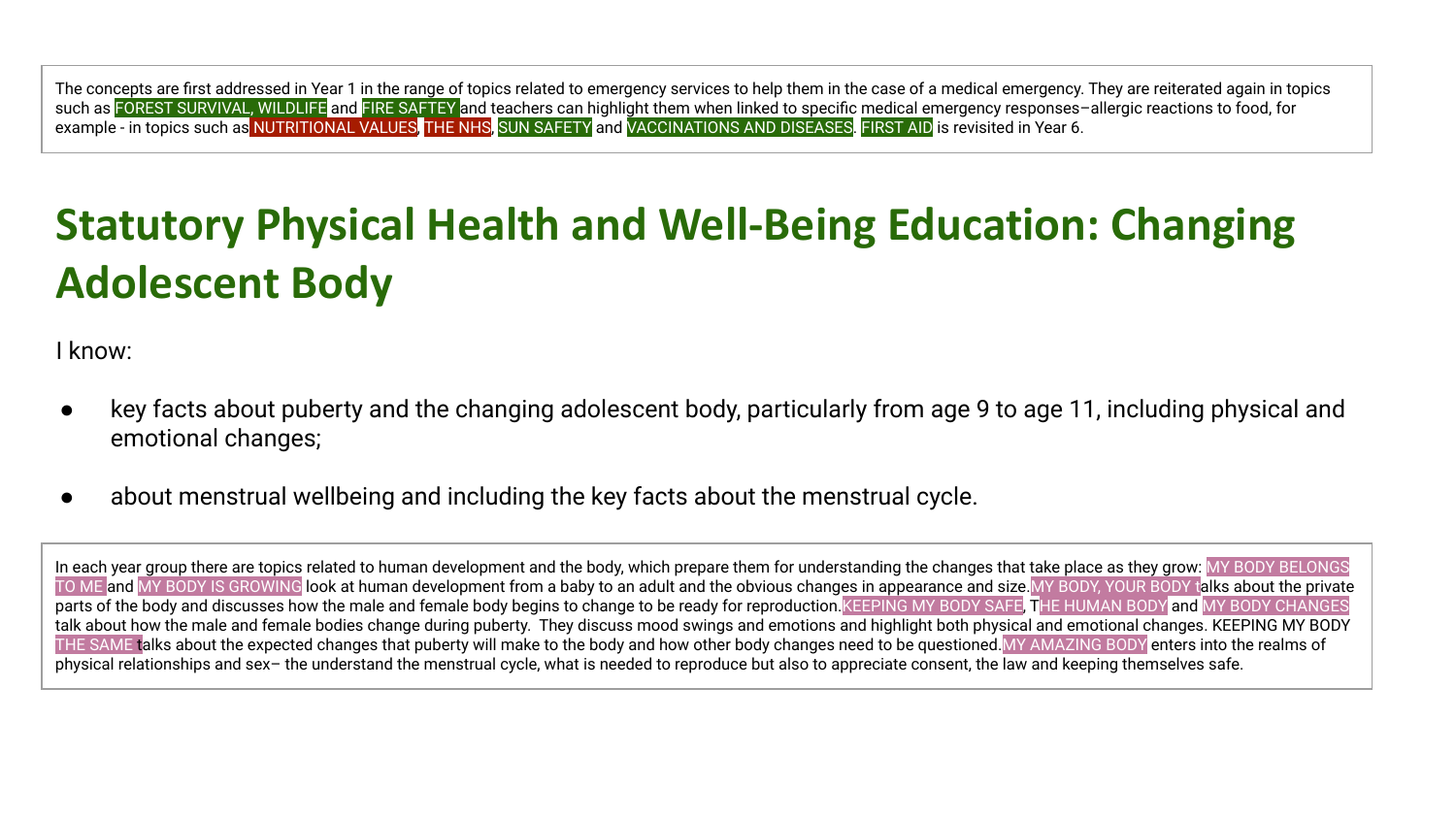#### **Statutory Physical Health and Well-Being Education: Health and Prevention**

I know:

- how to recognise signs of physical illness, such as weight loss, or unexplained changes to the body;
- about safe and unsafe exposure to the sun, and how to reduce the risk of sun damage, including skin cancer;
- the importance of sufficient good quality sleep for good health and that a lack of sleep can affect weight, mood and ability to learn;
- about personal hygiene and germs including bacteria, viruses, how they are spread and treated, and the importance of handwashing;
- about dental health and the benefits of good oral hygiene and dental flossing, including regular check-ups at the dentist;
- the facts and science relating to allergies, immunisation, and vaccination.

These six strands of statutory health and prevention education are addressed in named topics for each area, with the exception of oral hygiene and dental flossing which appear in topics related to diet and nutrition where impact of sugar and poor diet on dental health is explored and the benefits of dental visits, good oral hygiene and regular check-ups are espoused.